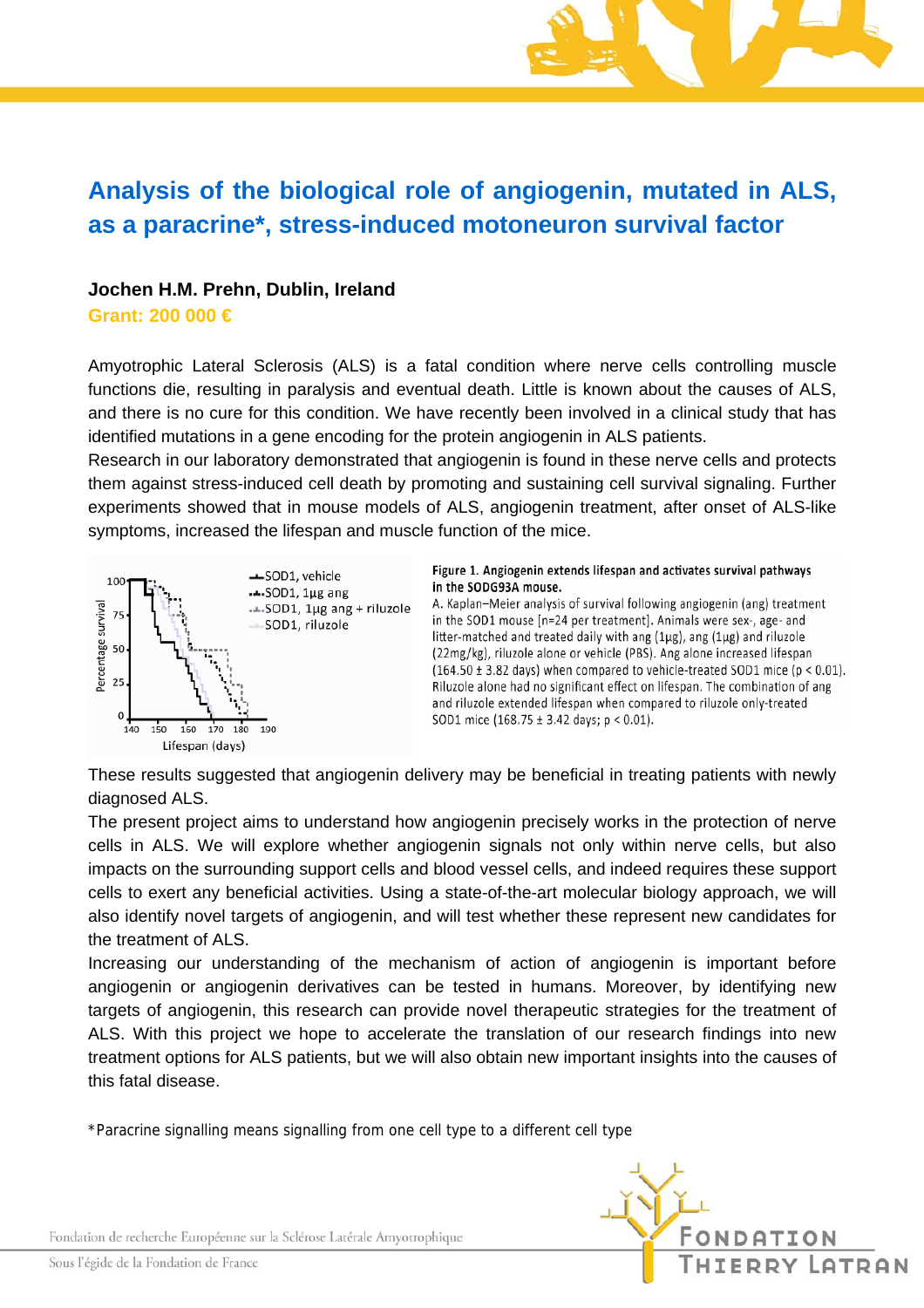## **Analysis of the biological role of angiogenin, mutated in ALS, as a paracrine, stress-induced motoneuron survival factor**

**Call for projects 2011 Grant:** 200 000 € **Project Duration:** 3 years

**Investigator:** Jochen H.M. Prehn, Royal College of Surgeons, Dublin, Ireland

### **Updated results December 2012**

### **Angiogenin – A 'Help me signal' that may become a new therapeutic**

The group of Prof Jochen Prehn at the Royal College of Surgeons in Ireland investigates the importance of angiogenin, a gene mutated in familial and 'sporadic' ALS patients, in disease pathophysiology, and aims to develop Angiogenin as a new therapeutic target for the treatment of ALS.

The project funded by the Fondation Thierry Latran builds on previous work by the group that demonstrated Angiogenin is a 'neuroprotective' factor, and is released from stressed motoneurons as a 'Help me signal'. The project investigates how Angiogenin works, and which cells receive this 'Help me signal'. Specifically, the group investigates the ability of Angiogenin to regulate astroglia and endothelial cell function by targeting novel subsets of RNAs. The ongoing research identifies and characterizes these novel angiogenin substrates. In doping so, the group hopes to provide important new insights into the disease process, and to deliver Angiogenin or Angiogenin substrates as novel therapeutic targets for the treatment of ALS.

#### **References:**

Skorupa A, King MA, Aparicio IM, Dussmann H, Coughlan K, Breen B, Kieran D, Concannon CG, Marin P, Prehn JH. Motoneurons secrete angiogenin to induce RNA cleavage in astroglia. J Neurosci. 2012 Apr 11;32(15):5024-38.